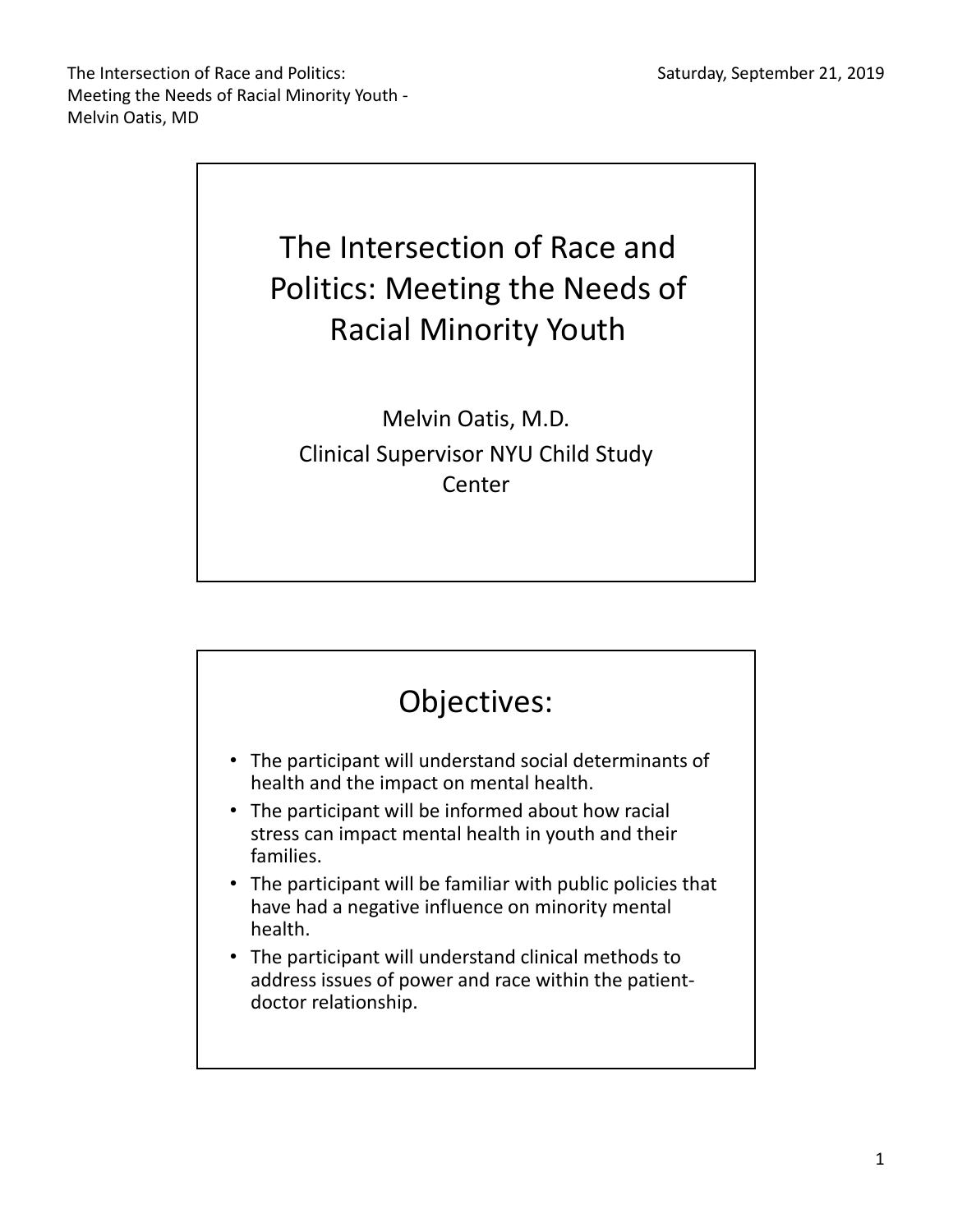

- Becoming mindful and managing our own bias regarding discussions of race with our patients
- Recognition of the magnitude of importance our clinical work potentially has to mitigate the negative sequelae of trauma and discrimination to our patients



- The Implicit Association Test (IAT) measures attitudes and beliefs that people may be unwilling or unable to report.
- Project Implicit is a non-profit organization and international collaboration between researchers who are interested in implicit social cognition thoughts and feelings outside of conscious awareness and control.
- https://implicit.harvard.edu/implicit/ **Harvard IAT Test**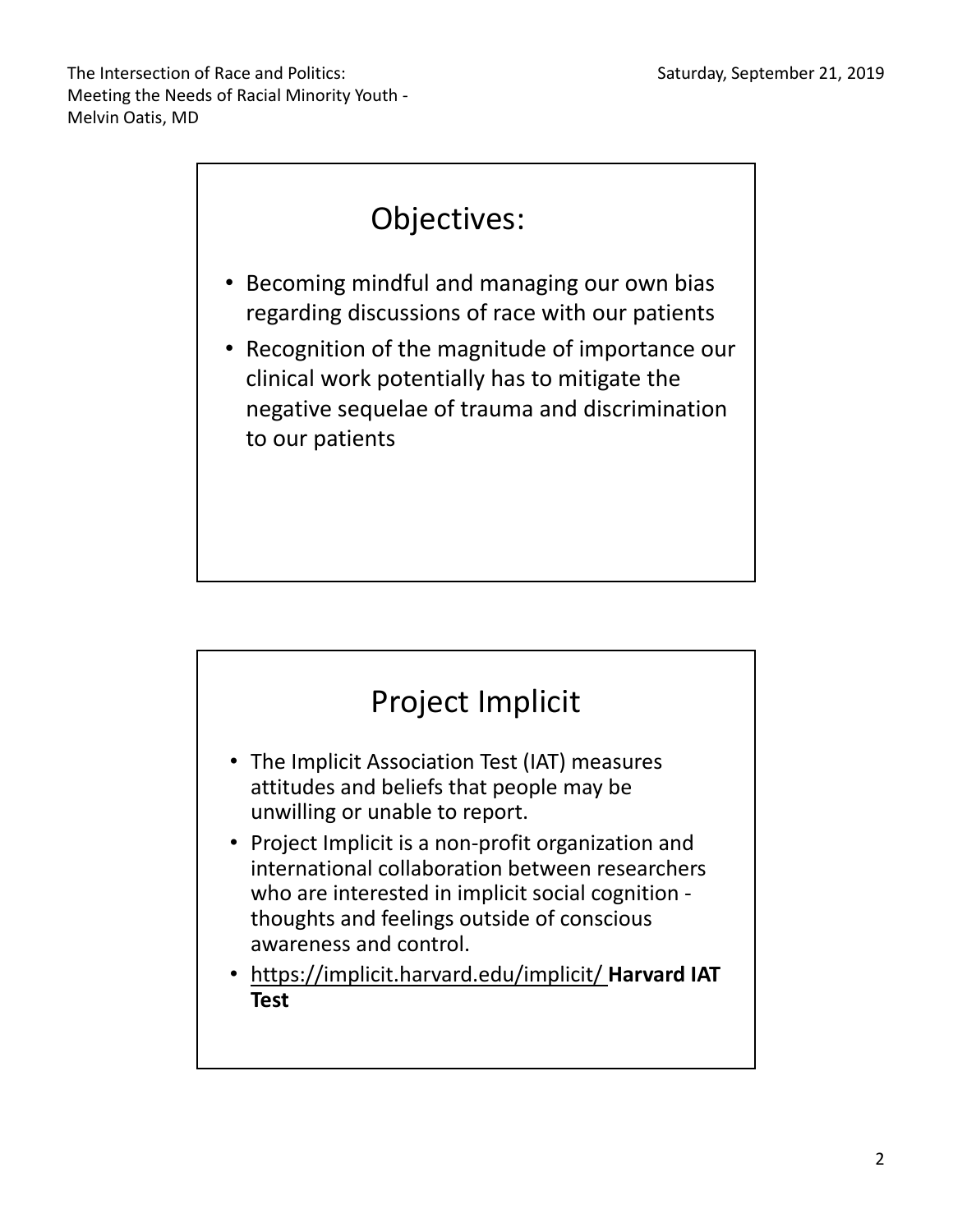# IAT cont.

- Resembles the recognition and inhibition responses required of children performing the Stroop color naming task where color name is asked while attempting not to read the name of the color which maybe discordant
- Feelings are assessed when the observer responds to a particular image/face as pleasant or unpleasant, threatening or non threatening within a short time frame



• Why examine the social construct of race which plays out in the media of television, print media, social media of Twitter ,Instagram, Facebook, Snap chat, dating applications of Bumble, Tinder, J-Date , Christian Mingle, eHarmony, Kettle of Fish, Clover, Match.com , podcasts and every push notification on your cellular phone?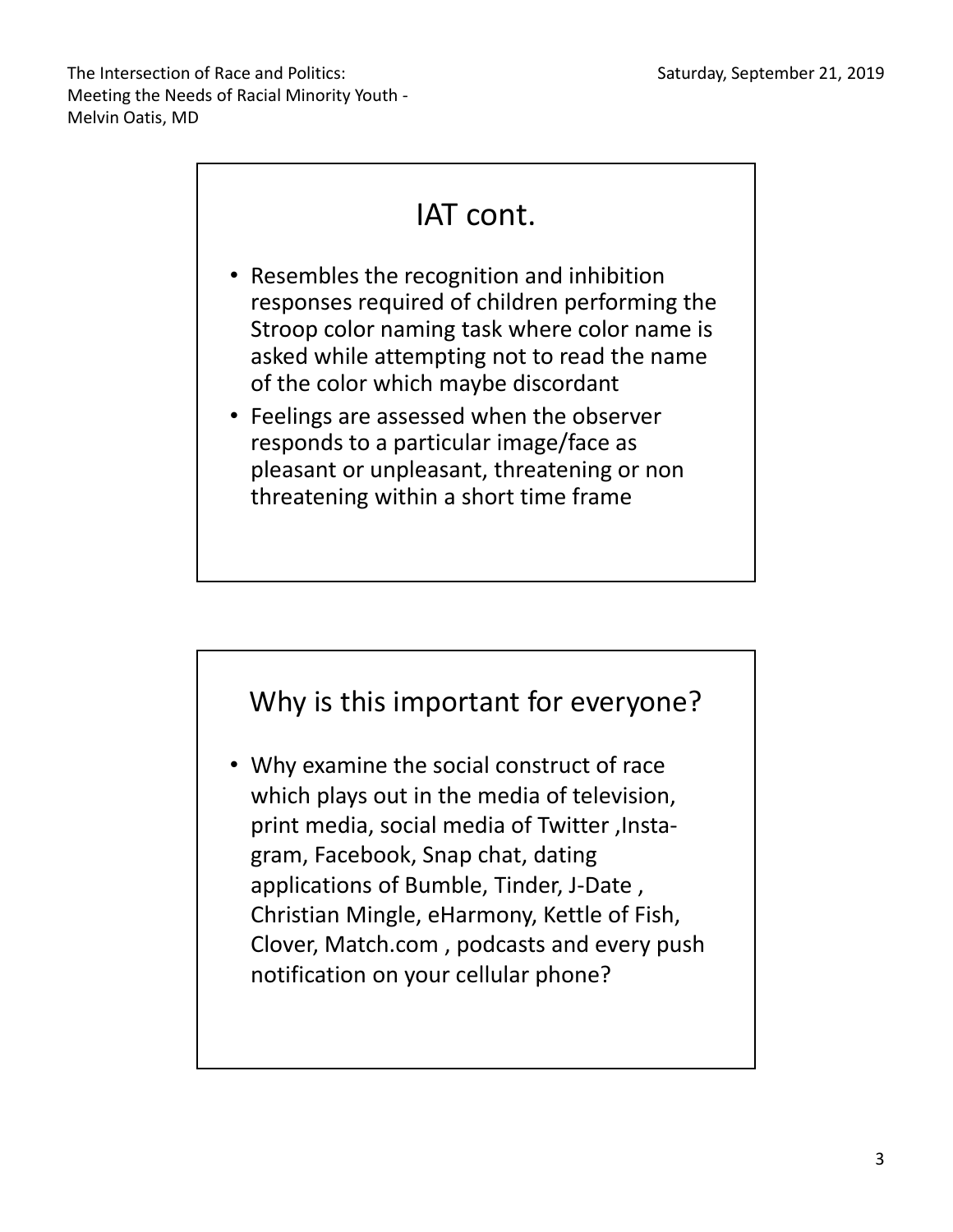### Race is relevant for all clinicians:

- "Racism is a social determinant of health that has a profound impact on the health status of children, adolescents, emerging adults & their families." "Evidence supporting the continued negative impact of racism on health & well being through implicit and explicit biases, institutional structures & interpersonal relationships is clear."
- M.Trent, D. Dooley, J. Douge, The impact of racism on child &adolescent health. Pediatrics 2019;8,144 (2) AAP policy statement
- Racism has been linked to birth disparities such as complications of low birth rate and infant mortality believed to be mediated by maternal stress
- Low grade inflammation as measured by cytokines is a pathogenic mechanism for several chronic diseases of aging such as coronary disease and stroke; higher levels were seen in adolescents reporting discrimination as compared to adolescents with a positive self image as related to race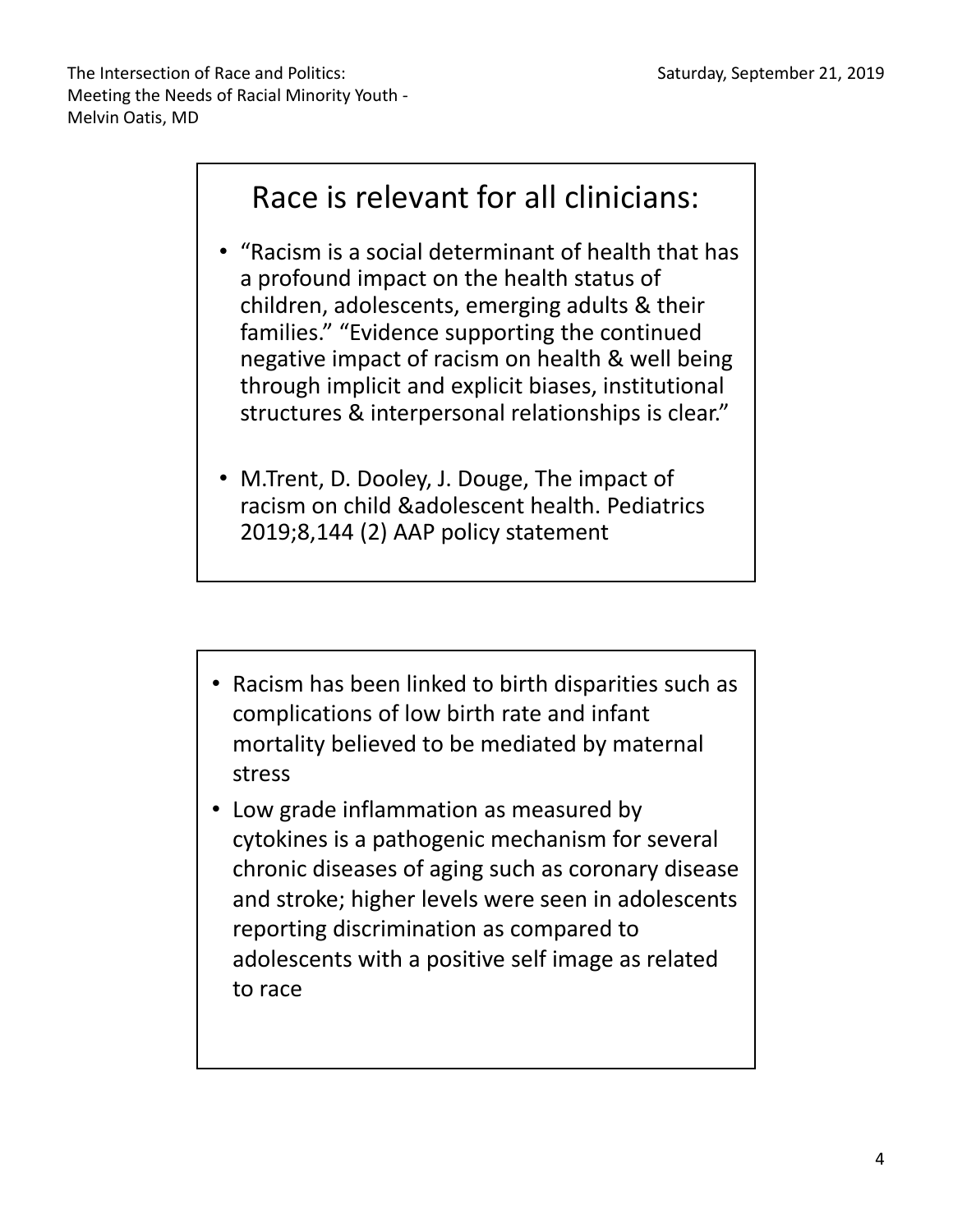- G.Brody et al ,Discrimination, racial identity & cytokine levels among African American adolescents. J. Adolescent Health 56(2015) 496-501. Adolescents ages 17-19 randomly chosen from public high schools in a small town community
- Effects mediated by stress and release of stress hormones causing oxidative problems at a cellular level leading to inflammation
- Public health implications- heart disease, insulin resistance/diabetes, obesity

- Racism linked to mental health disorders of anxiety and depression in youth
- N. Priest et al. A systemic review of studies examining the relationship between reported racism, health & wellbeing for children & young people. Social Science & Medicine, 2013; 95:115 DOI. University of Melbourne
- Over 121 studies were reviewed primarily looking at Latino, African American and Asian populations ages 12-18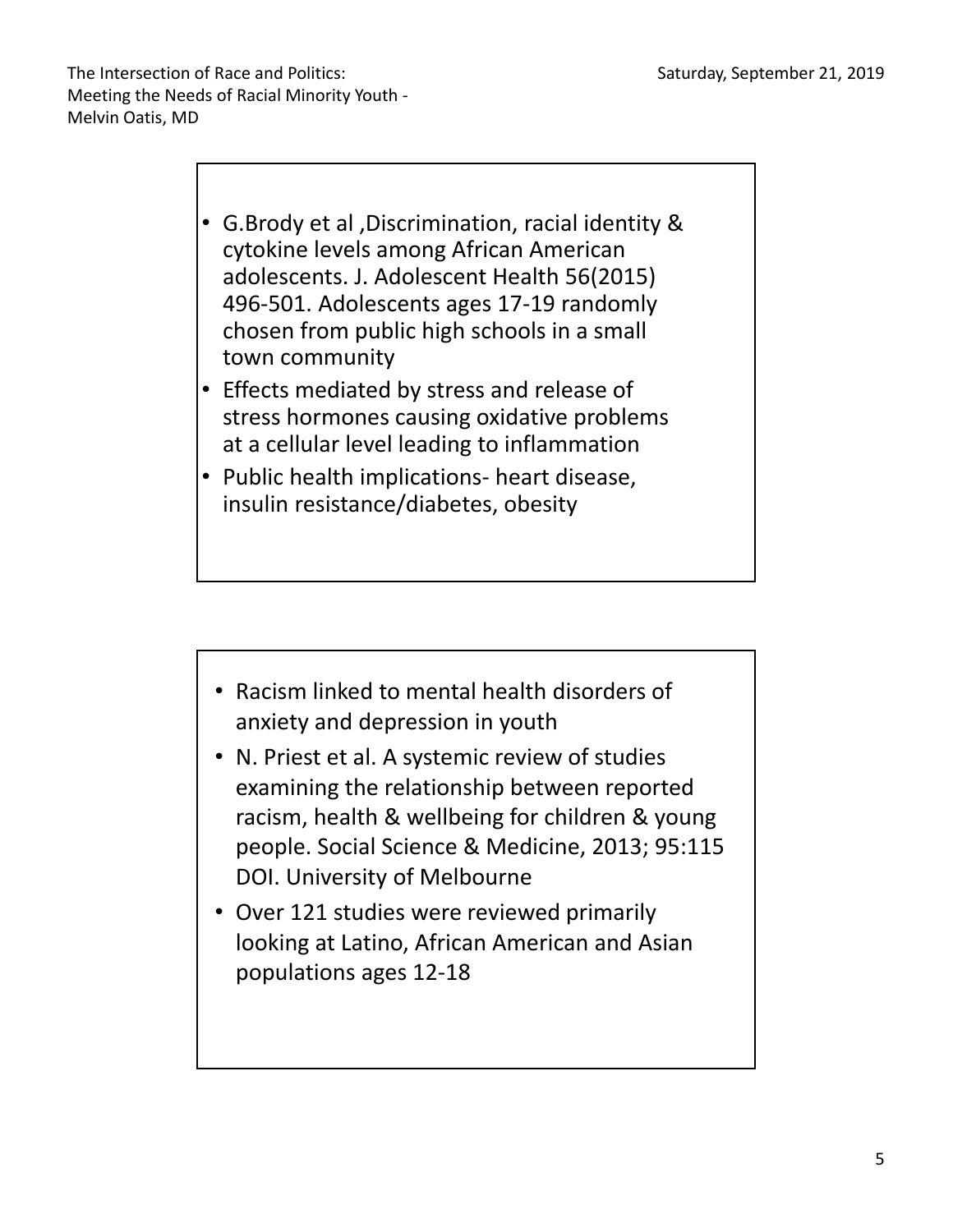

#### Underscoring relevance while avoiding pitfalls:

- Journal of Child and Adolescent Trauma 4:123-141, 2011, Underserved populations, Racial Trauma in the lives of Black children and adolescents, Jernigan & Daniel, the authors conclude that racial stress can emerge when systems are oblivious or unwilling to acknowledge the presence of racism and its negative effects upon Black child development where they are forced to find coping strategies to ongoing psychological stressors
- So called "post racial era", (Pitts,2009), where mental health professionals working with children and adolescents of color may discredit the notion that race/racism is still a salient issue in society
- Psychologists have documented that racial stressors result in increased physical and psychological distress (Bryant-Davis, Ocampo 2005, Carter 2007, Daniel 2000)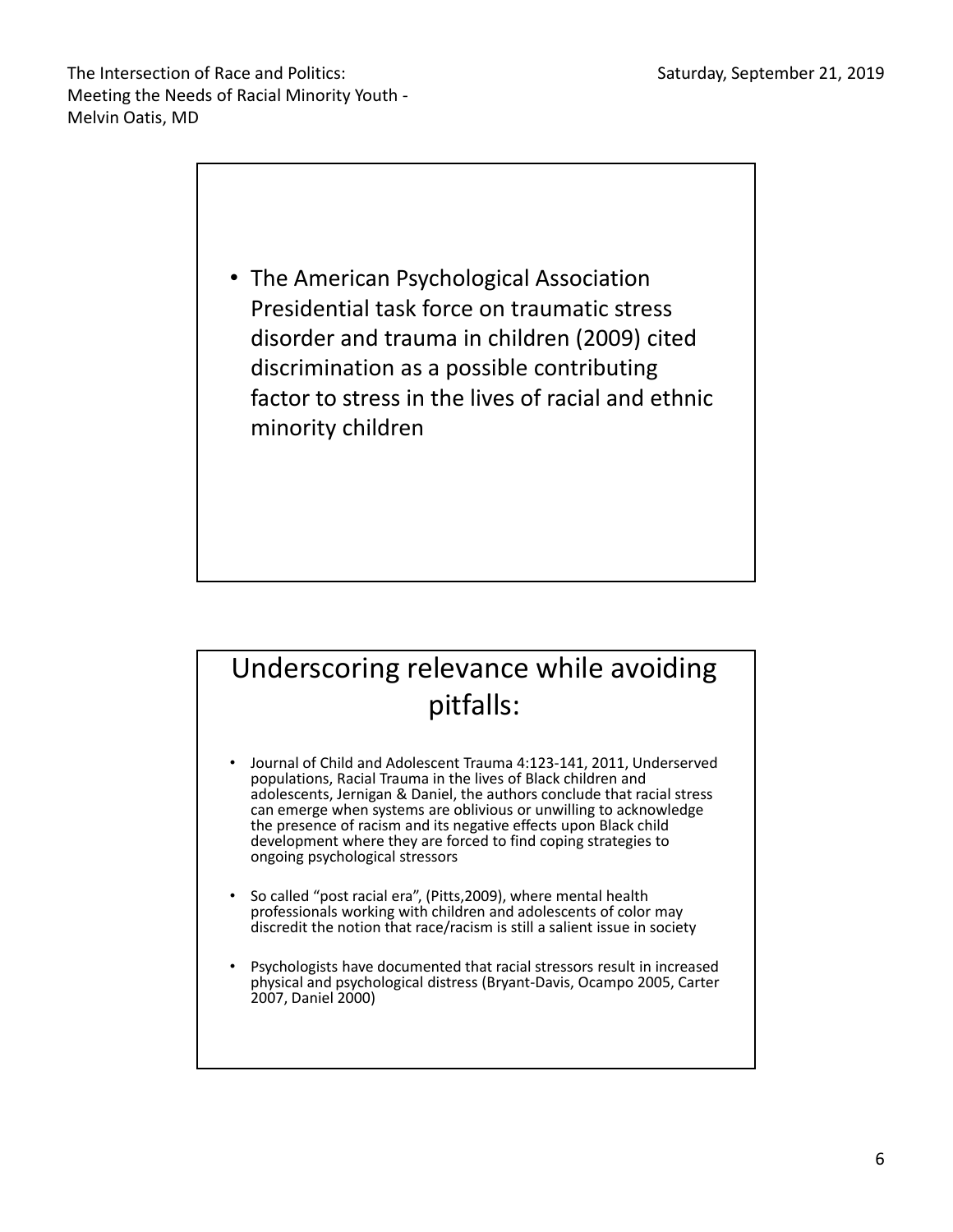Historical trauma recognized in Holocaust survivors is now known to affect Native American children and other communities of color adversely ACEs (adverse childhood experiences) such as war, natural disasters, poverty, divorce, separation of children from families, racial discrimination, living in violent neighborhoods have been identified by researchers SAMHSA, CDC and NIMH and increase risk of depression, suicide, alcoholism and violence

## Negative factors

- Another social determinant of health is association with the juvenile justice system which adversely effects development
- Higher incarceration rates of African American, Native American and Hispanic Americans remains problematic due to how laws are applied to these populations
- i.e. "When they see us"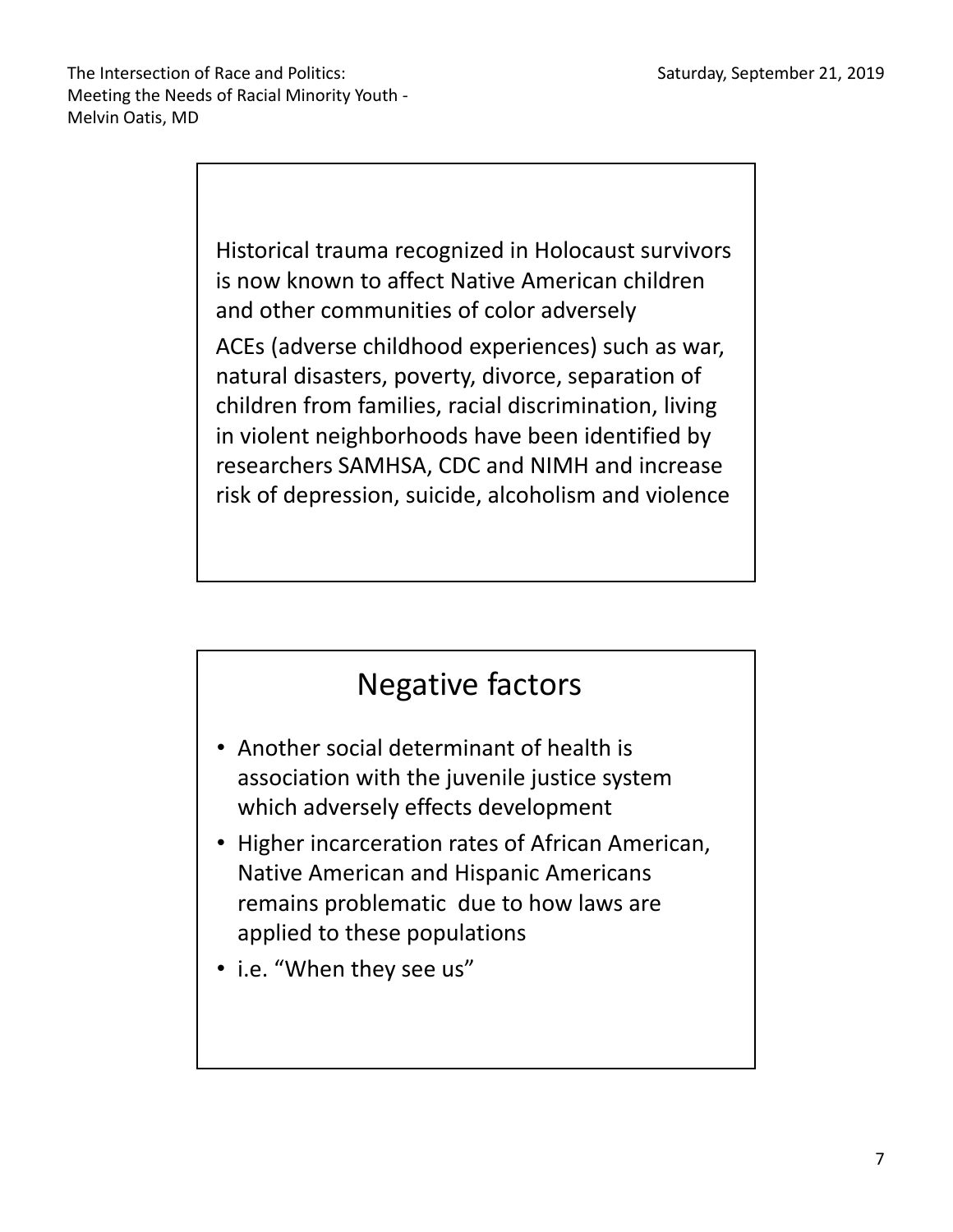

- The overrepresentation of ethnic minority students, particularly African American males, in the exclusionary discipline consequences of suspension and expulsion has been consistently documented over the past 3 decades
- P. Fenning & Jennifer Rose, Overrepresentation of African Amerian students in exclusionary discipline: the role of school policy. Urban education 2007 (v42)#6 536-559 Loyola Univ Chicago
- Non violent offences-"school to prison pipeline"



- less treatment
- Appreciating the influence of factors of culture, stigma, access to care, and race will aid in establishing a therapeutic alliance for effective treatment and retention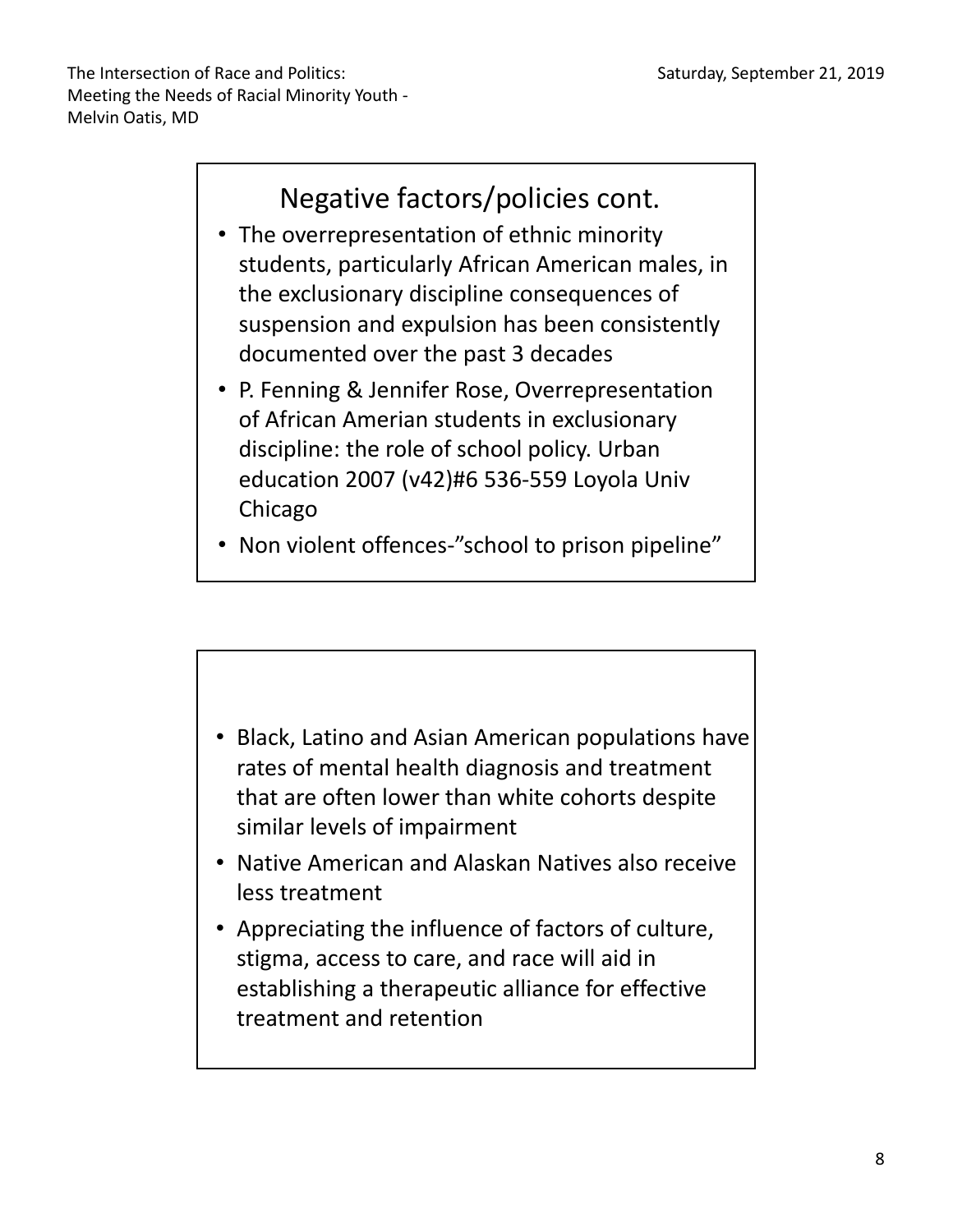The Intersection of Race and Politics: Meeting the Needs of Racial Minority Youth - Melvin Oatis, MD